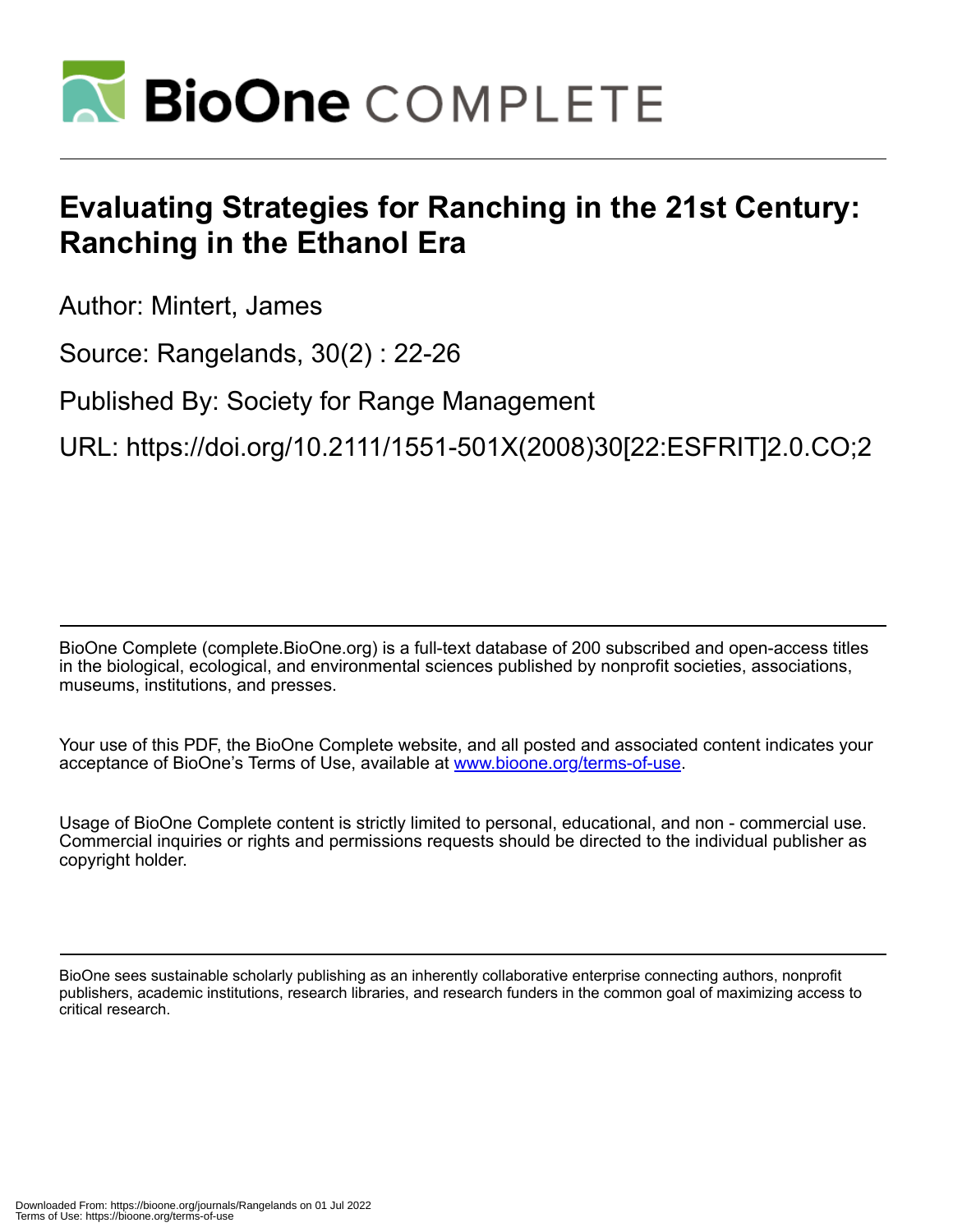



# **Evaluating Strategies for Ranching in the 21st Century: Ranching in the Ethanol Era**

### **By James Mintert**

S ranchers face a big challenge in the years<br>
ahead. Feed grain prices have increased dra-<br>
matically in the last two years and are likely<br>
to remain high relative to historical averages.<br>
The rise in feed grain prices is ahead. Feed grain prices have increased dramatically in the last two years and are likely to remain high relative to historical averages. The rise in feed grain prices is putting upward In addition, other production costs such as fuel and fertilizer have increased dramatically, leading to even more upward pressure on operating costs. The increase in feed grain prices is being felt another way by US ranchers in the form of lower calf prices, as cattle feeders respond to higher feed prices by lowering prices they are willing to pay for calves and feeder cattle. The result, which is ongoing, is a sharp narrowing of operating margins for US ranchers that will leave some cow–calf operations unable to cover their variable costs of production in the near future. The inability to cover variable production costs is expected to lead some ranchers to reduce the size of their cow herds and, ultimately, lead to a smaller US beef cow herd. To assess how this changing economic environment will affect ranchers, it is useful to examine some of the underlying forces driving this changing economic environment to determine what it means from a long-run perspective.

#### **Corn Usage and Ethanol**

Usage of corn has been increasing significantly for decades. To put this in perspective, examine total corn usage data published by the United States Department of Agriculture's World Agricultural Outlook Board. In the early to mid-1970s US corn usage (including exports and all sources of domestic demand) ranged from about 5 to 6 billion bushels per year. Total corn usage increased steadily over the next three decades, finally exceeding 10 billion bushels during the **Figure 1.** Corn used for ethanol.

2003 crop year. But recently, total corn usage has skyrocketed, increasing at a rate far exceeding the long-term trend, primarily because of increasing demand for corn used to produce ethanol.

As recently as the 2002 crop year, about 1 billion bushels of corn were used to produce ethanol in the United States (Fig. 1). This increased rapidly over the ensuing four years, reaching 2.1 billion bushels consumed for ethanol production during the 2006 crop year. Furthermore, USDA projects that corn used to produce ethanol will total 3.2 billion bushels during the 2007 crop year. As additional ethanol production capacity comes on line in 2008 and 2009, corn used to produce ethanol will increase even more. During the 2008 crop year, corn used to produce ethanol is expected to increase sharply compared to 2007, likely ranging from 3.5 to about 4.1 billion bushels, as additional ethanol plants come online. Looking further ahead, the new Renewable

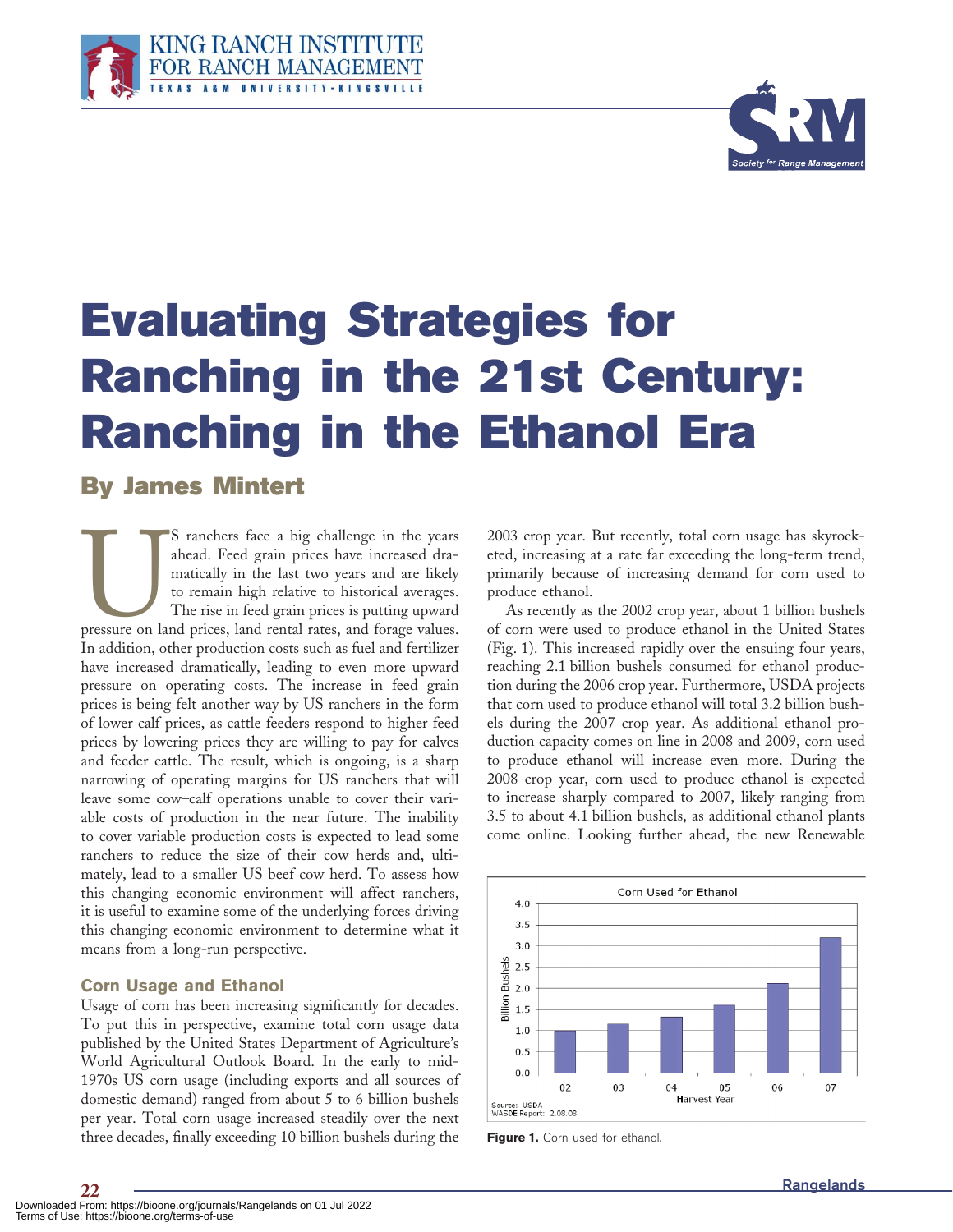Fuels Standard outlined in the Energy Independence and Security Act of 2007 enacted in December 2007, will continue to strongly encourage ethanol production. The 2007 Energy Act mandates that total renewable fuels in the United States will reach 36 billion gallons by 2022, with a maximum of 15 billion gallons of renewable fuels coming from corn starch. Furthermore, USDA projects that ethanol production from corn starch will hit 15 billion gallons by 2015. Thus, this huge new source of corn demand will continue to have a dramatic impact on the corn and livestock markets in the years ahead.

One way to assess the relative importance of corn used for ethanol production in the United States is to compare it to corn used for feed (Fig. 2). This is an important comparison because, historically, feed was the largest single usage category for corn. Calculations made using data published by USDA indicate that, in 2002, before ethanol production really started to escalate, approximately 11% of corn production was devoted to ethanol production. That same year, 62% of US corn production was devoted to feed usage. Ethanol production consumed a growing share of US corn production throughout the first decade of the new millennium, and USDA's projections imply that about 24% of the 2007 corn crop will be devoted to ethanol production. At the same time, the percentage of US corn production devoted to feed usage was falling steadily. For example, in the 2007 crop year, USDA data indicates feed usage is expected to total just 46% of US corn production. Looking ahead to 2008, ethanol could easily consume 30% of the 2008 US corn crop with feed usage comprising just 45% of total US corn usage. As ethanol production continues to increase, it's clear that corn used to produce ethanol could soon exceed corn used for feed, marking a dramatic shift in the composition of corn demand in a span of less than a decade.

The sharp rise in corn usage over the last several years pushed corn prices up very quickly. Estimates of corn prices published by USDA indicate that the national average corn



Figure 2. Corn used for ethanol production and feed consumption, as a percentage of US corn production.

price during the 2005 crop year was just \$2.00 per bushel. During the 2006 crop year, corn prices increased about 50% above the prior year, averaging \$3.04 per bushel, and USDA projects that the national average corn price during the 2007 crop year could rise by yet another one-third and reach \$4.00 per bushel. Comparing these recent price estimates to several long-term price averages makes clear how dramatic the shift in the corn price structure really is. For example, USDA's estimate of national average corn prices from the 1991 through 1995 crop years averaged \$2.49 per bushel; from 1996 through 2000 national corn prices averaged \$2.15 per bushel; and from 2001 through 2005 corn prices again averaged \$2.15 per bushel. Thus, USDA's \$3.52 per bushel preliminary estimate of the 2006–2007 national corn price average is about 63% above the corn price average from 1996 through 2005.

#### **Scenario Analysis: Examining Possible Corn Yield and Price Scenarios**

When assessing how much impact the changing feed grain price environment will have on the cattle sector it is useful to apply scenario analysis to see what could happen and, importantly, to see how changing some of the key assumptions alter the scenario. Although it is not possible to accurately project exactly how acreage, yields, production, and prices will turn out in 2008, it is useful to start off the year with a baseline scenario to try and determine whether the observed run-up in corn prices that took place during 2006 and 2007 is temporary or a long-run shift that necessitates adjustments by cattle industry stakeholders. Doing so requires assessing what could happen to corn acreage, corn yields, and corn usage during the upcoming crop year and considering what the impact of various outcomes will be.

Corn production in a given year is the result of harvested corn acreage multiplied by the national average corn yield, so estimating 2008 corn production requires that we obtain both acreage and corn yield estimates. Corn acreage increased dramatically in 2007 as planted corn acreage totaled 93.6 million acres, which was the largest corn acreage since the end of World War II and about 19% greater than in 2006 (Fig. 3). But corn acreage could fall below the 2007 level in 2008 because corn production costs have escalated and prices for competing crops, especially soybeans and wheat, have risen sharply. Indeed, USDA's preliminary 2008 estimate of corn planted acreage released in early February 2008 indicated that corn planted acreage might decline to about 88 million acres, approximately 6% lower than in 2007. When forecasting yields, it is important to account for the impact improving technology has on yields. Since the mid-1990s, national average corn yields have been increasing at the rate of about 2.5 bushels per acre per year. Based on the trend in corn yields since the mid-1990s, an initial estimate of the 2008 national average corn yield is 156.7 bushels per acre, which is about 5.6 bushels per acre higher than in 2007, but still 3.7 bushels per acre below the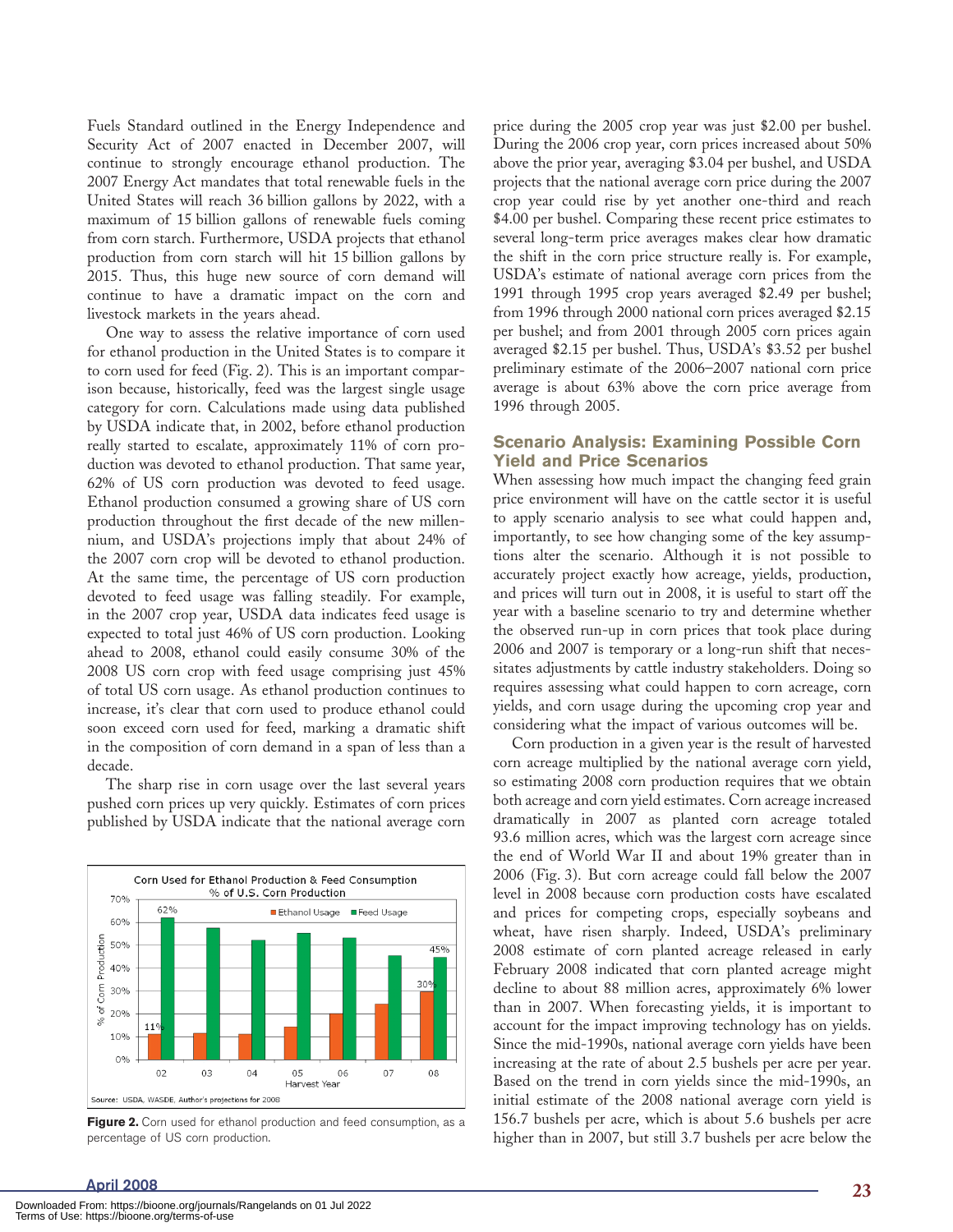

Figure 3. US corn planted acreage.

record high yield of 160.4 bushels per acre in 2004 (Fig. 4). Assuming the recent relationship between planted and harvested acreage holds true, this obtains a 2008 corn production estimate of 12.6 billion bushels, which is the second largest corn production estimate on record and just 3.5% below that of 2007.

A standard approach to analyzing the relative balance of corn supply and demand is to construct a balance sheet that itemizes sources of supply and demand. Supply sources include carryover stocks from the prior year, imports, and production. Demand sources include domestic feeding, exports, and food and industrial uses, which includes corn used to produce ethanol. The big growth area in corn usage is in the ethanol sector. Although USDA indicates that corn used for ethanol production could reach 4.1 billion bushels during the 2008 marketing year as new ethanol plants continue to come on line, uncertainty regarding how quickly plants might be completed suggests that it is reasonable to start off by considering a more modest increase to approximately 3.75 billion bushels, which is still 17% higher than USDA's projection for 2007. Assuming that high corn prices discourage both feed usage and corn exports somewhat compared to 2007, total corn usage in 2008 might

U.S. Corn Yield 170 160 150  $\begin{array}{c} \n\begin{array}{c}\n\odot \\
0 \\
0\n\end{array} \\
= 130\n\end{array}$  $\frac{3}{6}$  120 110 Yield 100  $^{90}$ Corn 80  $70$ 60 70 75 80 85 90 95 00 05 USDA, WASDE Report: 2.08.08<br>Author's Projection for 2008 Source: Harvest Year

wind up near the projected total corn usage for 2007 of 12.995 billion bushels.

Following the balance sheet approach to estimating the corn carryover at the end of the 2008 marketing year (e.g., ending stocks in late summer 2009 before the 2009 harvest begins), reveals that ending stocks are likely to be near 1 billion bushels. Ending stocks at this level implies that stocks might equal just 8% of corn usage (Fig. 5). This is significant because, historically, ending stocks at less than 10% of total usage have signaled very tight supplies, leading to high corn prices that ration usage, and relatively high corn price volatility. In particular, this scenario reveals that, even with trend line yields and the second highest corn planted acreage since the 1940s, US corn stocks are likely to remain tight not only through the summer of 2008, but into, and probably beyond, 2009.

At this point, it is useful to consider other possible scenarios. For example, what might happen if corn yields in 2008 reach the record level obtained in 2004? A national average corn yield of approximately 160 bushels per acre does moderate the tight corn stocks situation, but it does not eliminate it. Under this scenario, holding corn acreage and all usage categories constant, corn ending stocks at the end of the 2008 marketing year could wind up near 11% of total usage, which is about equal to the stocks/use ratio projected at the end of the 2007 crop year. Conversely, if yields fall modestly below the trend and approximately equal the 2006 yield of 149 bushels per acre, ending stocks in late summer 2008 could wind up near or below 5%, which is the tightest level observed over the last 35 years. Carryover at this level would imply even higher prices than we have observed so far in the 2007 marketing year, because higher prices would serve to ration usage among competing uses for corn. Note that this is not a "severe drought" scenario, but rather a situation where yields fall about 5% below the expected trend line yield. To put this in perspective, over the last half century, actual corn yields fell approximately 10% or more below the trend line yield over 15% of the time so yields could easily fall 5% below trend.



**Figure 4.** US corn yields. **Figure 5. Figure 5.** Corn ending stocks as a percentage of total usage.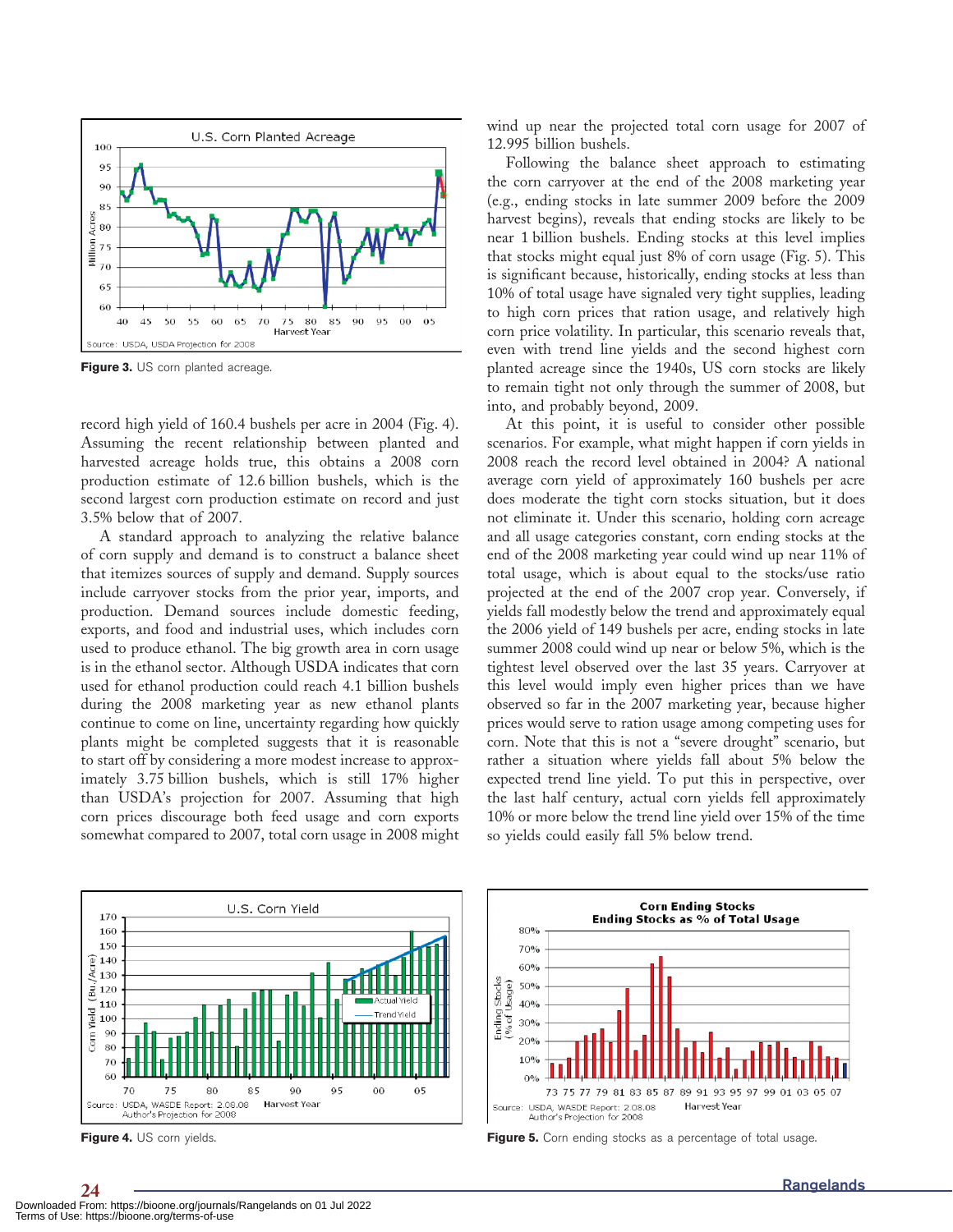#### **Implications for Ranchers**

Ethanol will continue to consume a large, and growing, percentage of US corn production in the future. The corn balance sheet scenario analysis revealed that, even with trend line yields, corn stocks are expected to remain tight, resulting in average corn prices that are very high by historical standards. Furthermore, tight corn stocks are expected to lead to more volatile corn prices than typically observed in the past. As feed costs rise, and feed price volatility increases, cattle producers, especially cattle feeders and backgrounders, will find that the payoff to managing feed price risk is larger than in the past. Finally, it is important to note that high feed prices will, over time, exert downward pressure on calf prices. The reason is straightforward.

The beef industry is comprised of several different production segments, starting with the cow–calf sector. But after calves leave the ranch, the other production segments can best be characterized as margin operations. Margin operations respond to increases in their production costs (assuming their output price is held constant), by reducing the price they are willing and able to pay for their primary input, in this case calves and feeder cattle. So, as cattle feeders respond to high feed costs by reducing prices they are able to pay for feeder cattle, stocker operators and backgrounders respond in kind by reducing the prices they are able to pay for calves. Cow–calf operations are not able to pass the reduction in calf price on to another segment of the industry. Instead, cow–calf operations wind up absorbing the lower price they receive for calves by accepting a lower return for their land, capital invested, labor, and other resources devoted to cow–calf production.

How, then, does the industry ultimately pass on the rapid run-up in feed grain prices, fuel, fertilizer, and other inputs to consumers? Assuming domestic demand and export demand both hold constant, cow–calf producers bear the brunt of the increase in production costs in the form of lower returns. Ultimately, lower returns will lead higher cost cow–calf operations to reduce herd size and market fewer calves. The reduction in beef supplies that results from a smaller calf crop will finally force retail beef prices higher which, in turn, will cause wholesale beef prices to increase. Higher wholesale beef prices will, over time, be reflected in higher slaughter cattle prices and cattle feeders will respond to higher slaughter cattle prices by paying more for feeder cattle and calves. So, in the long-run, higher production costs will be reflected in higher calf prices, but, holding all else constant, a downsizing of the industry will be required before calf prices actually reflect the increase in production costs.

How quickly will this industry restructuring occur? Kansas Farm Management Association preliminary data for 2007 suggest that returns for average cost cow–calf operations were much narrower than just a couple of years ago (Fig. 6). Although most operations earned returns that were



**Figure 6.** Estimated Kansas cow–calf returns.

greater than variable costs of production in 2007, returns could easily fall below variable production costs in 2008 as costs continue to escalate. As a result, downsizing the US beef cow herd could get underway in 2008.

Another key change already underway that ranchers need to consider is the shifting price slide structure for feeder cattle and calves. In particular, price spreads between light and heavy weight steers and heifers will continue to decline. The reason is, as feeding costs of gain climb in feedlots, cattle feeders generally prefer to buy heavier, rather than light, feeder cattle, which causes the per hundredweight (cwt) price premium for light weight cattle to erode. As an example, consider how this price spread behaved over the last several years. During 2005 prices for 500–600 pound steer calves in Kansas averaged \$17.68 per cwt higher than prices for 700–800 pound feeder steers. Rising feed costs caused the spread to decline to \$15.97 in 2006 and \$13.52 in 2007. For ranchers, this means the market is providing a greater incentive than in the recent past to add weight to cattle before shipping them to feedlots. The key is to recognize the true value of the added gain and make sure the cost of putting on the additional weight is less than the revenue gain. To see this more clearly, consider the annual average price relationships that were in place in 2005 vs. 2007.

During 2005, prices for 500–600 pound steers in Kansas averaged \$131 per cwt, whereas prices for 700–800 pound steers averaged \$113.31 per cwt. As a result, an average 550 pound steer sold for \$720.50 per head, whereas a 750 pound steer sold for \$849.83 per head. Based on these price relationships, the revenue gain to a rancher that put 200 pounds of gain on a 550 pound steer and sold it weighing 750 pounds for \$113.31 per cwt would be \$129.33 per head. Dividing the revenue gain by the additional weight means the 200 pounds of gain generated marginal revenue of \$0.65 per pound. Performing the same calculations using 2007 average price relationships reveals that the marginal revenue for the additional 200 pounds of weight increased to \$0.73 per pound as the price spread narrowed to \$13.53